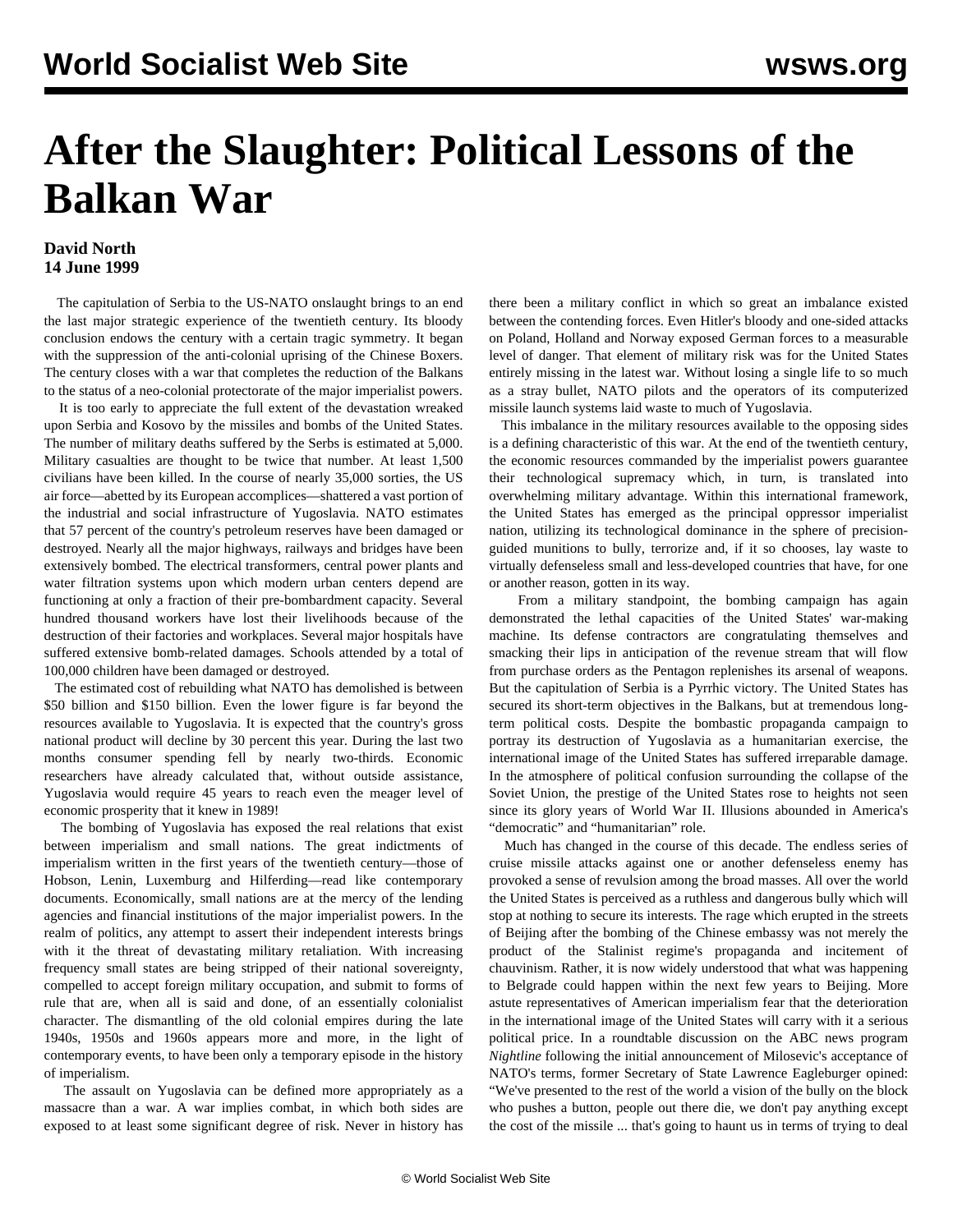with the rest of the world in the years ahead."

 Even among its NATO allies, there is nervousness over the international appetites of the United States and its willingness to use all methods to get what it wants. Publicly, European presidents and prime ministers genuflect obediently before the United States and proclaim eternal friendship. Privately, among themselves and in "safe" rooms that they hope are not bugged by the CIA, these leaders wonder where, or against whom, the United States will make its next move. What happens if and when the interests of Europe collide directly with those of the United States? Last year the covers of *Time* and *Newsweek* ran mug shots of Saddam Hussein. This year, of Slobodan Milosevic. Next year, who will it be? Whom will CNN proclaim to be the latest international villain, the first "Hitler" of the new century?

 Far more significant than the proclamations of NATO's solidarity was the announcement by the leaders of 15 European countries, on the very day of Yugoslavia's capitulation, that they will transform the European Union into an independent military power. "The union," they declared in an official statement, "must have the capacity for autonomous action, backed up by credible military forces, the means to decide to use them, and a readiness to do so, in order to respond to international crises without prejudice to actions by NATO." Underlying this statement is the conviction of the European leaders that the ability of European capitalism to compete with the United States on a global scale—that is, to survive—depends upon a credible military force that is able to secure and defend its own international interests. For the European bourgeoisie, it is intolerable that only the United States should have the capacity to deploy military power in pursuit of geopolitical strategic advantages and economic interests. Thus, the competition among the major imperialist powers is now poised to assume, in the immediate aftermath of the onslaught against Yugoslavia, an overtly militaristic coloration.

 Far from representing a humanitarian break with the past, the Balkan War of 1999 signals the virulent resurgence of its most malignant characteristics: the legitimization of the naked use of overwhelming military power against small countries in pursuit of strategic "Big Power" interests, the cynical violation of the principle of national sovereignty and the de facto reestablishment of colonialist forms of subjugation, and the revival of inter-imperialist antagonisms that carry within them the seeds of a new world war. The demons of imperialism that first arose at the beginning of the twentieth century have not been exorcised by the international bourgeoisie. They still haunt mankind as it enters into the twenty-first.

 Propaganda plays a critical role in all wars. "Think of the press," the Nazi propaganda chief Joseph Goebbels once said, "as a great keyboard on which the government can play." But the scale, technological sophistication and impact of modern-day propaganda exceeds anything that could have been imagined even during the era of World War II. All the mind-numbing techniques employed by the advertising and entertainment industries find their consummate expression in the "marketing" of war for a mass audience. The entire sordid enterprise depends upon the effective use of a single emotion-laden phrase that can be relied upon to disorient the public. In the 1998-99 bombing campaign against Iraq, that phrase was "weapons of mass destruction." To mobilize public opinion behind the attack on Yugoslavia, all the contradictions, complexities and ambiguities of the Balkans were dissolved into a single phrase that was repeated day after day: "ethnic cleansing." The American and international public was bombarded with the same unrelenting message: The war is being waged to stop mass murder. The video clips of ethnic Albanian refugees streaming out of Kosovo were broadcast in a manner which left viewers entirely in the dark as to the historical and political context of what they were being shown. The fact that the loss of life in Kosovo had been relatively small, at least in comparison to communal conflicts occurring in other parts of the world, until after the

bombing began was simply glossed over. As for the actual number of Kosovan Albanians killed directly by Serb military and paramilitary forces, the wild claims by US government and NATO spokesmen, which placed the figure at anywhere between 100,000 and 250,000, were entirely unsubstantiated and bore no relation to reality.

 The comparisons routinely made between the conflict in Kosovo and the Holocaust were obscene. Those made between Serbia and Nazi Germany were simply absurd. When the World Court finally issued its politicallymotivated indictment of Milosevic, the number of deaths for which he was held officially responsible was 391. No one would argue that Milosevic is a humanitarian, but there are people responsible for far more deaths than he, including America's own Henry Kissinger, who went on to win the Nobel Peace Price. The entire propaganda campaign seemed at times to be buckling beneath the weight of its own mendacity and inanity. Still, that there existed any reason for the war, other than the official humanitarian motives claimed by the Clinton administration, was never acknowledged in the American mass media even by those who, in the most timid terms, raised questions about the decision to bomb Yugoslavia.

 The media made no effort whatsoever to examine the historical background of the conflict. Critical issues such as the relationship between the economic policies imposed upon Yugoslavia by the International Monetary Fund and the resurgence of communalist tensions were never discussed publicly. Nor was there any critical review of the disastrous contribution of German and American policies in the early 1990s—specifically, the recognition of Slovenian, Croatian and Bosnian independence—to the outbreak of civil war in the Balkans. That the Serbs had any legitimate reason to be dissatisfied with the political and economic consequences of the sudden dissolution of Yugoslavia—a state that had existed since 1918—was not even mooted. No explanation was offered by the United States and the Western European powers for the glaring contrast between their attitude toward the territorial claims and ethnic policies of Croatia, Slovenia and Bosnia on the one hand, and toward those of Serbia on the other. Why, for example, did the United States actively support in 1995 the "ethnic cleansing" by Croatia of 250,000 Serbs living in Krajina province? No answer was forthcoming.

 As a general rule, the media suppressed all information that lent even the slightest legitimacy to the actions of the Serb government. The most notorious example of deliberate falsification was the media's treatment of the proceedings at Rambouillet. First, it referred continuously to the Serb's rejection of the Rambouillet *agreement* —though all those who were familiar with the proceedings understood that there had been neither negotiations nor an agreement at Rambouillet. What the Serbs rejected was a nonnegotiable *ultimatum*.

 Even more dishonest, the American and Western European media withheld critical information that might have prejudiced public opinion against the attack on Yugoslavia. The media simply did not report that the "agreement" included an annex that demanded that the Serbs accept the right of NATO forces to move at will not only through Kosovo but all portions of Yugoslavia. The significance of this clause was obvious: the United States deliberately confronted Milosevic with an ultimatum that it knew he could not possibly accept. Even after this information seeped out over the Internet, it was generally ignored in the mass media. Not until its edition of June 5, after the capitulation of Serbia, did the *New York Times* finally report and even quote the crucial codicil. It even acknowledged that the removal of this codicil from the terms proffered by Chernomyrdin and Ahtisaari was a critical factor in persuading Milosevic to agree to the withdrawal of Serbian troops from Kosovo.

 To the extent that the media maintained its monomaniacal focus on the theme of ethnic cleansing, it deterred an examination of the more substantial and essential reasons for the decision of the Clinton administration to launch its assault against Yugoslavia. Unfortunately, with only a few honorable exceptions, US academic experts in the field of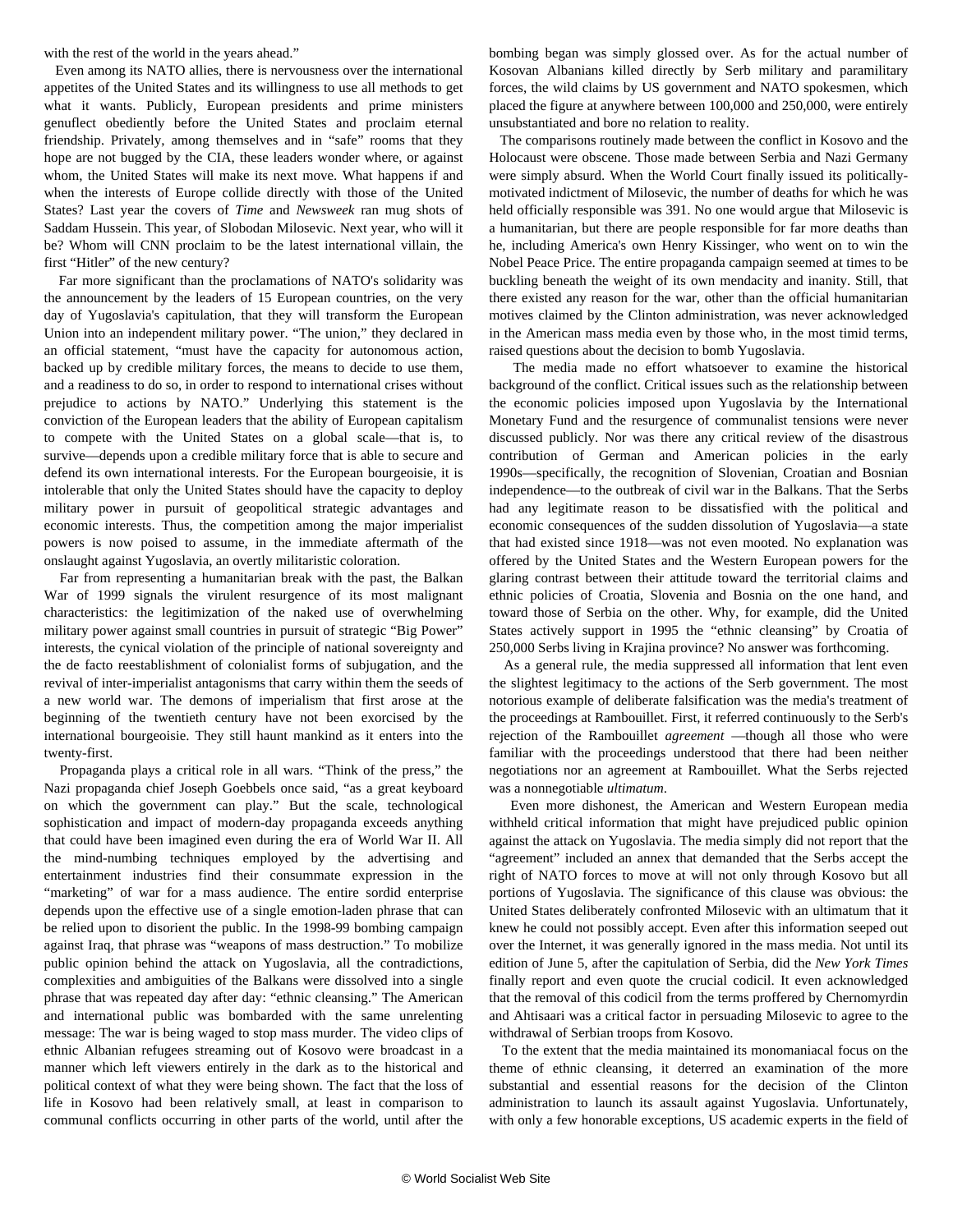Balkan history and international politics showed little inclination to publicly challenge the propaganda campaign. Indeed, they lent a degree of intellectual credibility to the US government's humanitarian posturing by dismissing the very suggestion that any significant *material interests* were at stake in the Balkans.

 As even a cursory study of the region reveals, this is certainly false. Kosovo is rich in marketable resources. Finally breaking its long silence on the subject, the *New York Times—*that pillar of the US State Department—carried an article on June 2, 1999 entitled, "The Prize: Issue of Who Controls Kosovo's Rich Mines." It began: "A number of unofficial partition plans have been drawn up for Kosovo, all raising the question of who would control an important northern mining region. The bombing has made up-to-date production figures difficult to come by. Experts say the resources include large deposits of coal, along with some nickel, lead, zinc and other minerals."

 Of course, the presence of such resources cannot, in and of itself, provide an adequate explanation for the war. It would be too great a simplification of complex strategic variables to reduce the decision to launch a war to the presence of certain raw material in the targeted country. However, the *concept* of material interests embraces more than immediate financial gains for one or another industry or conglomerate. The financial and industrial elites of the imperialist countries determine their material interests within the framework of *international geopolitical calculations*. There are cases in which a barren strip of land, devoid of intrinsic value in terms of extractable resources, may still be viewed—perhaps due to geographical location or the vagaries of international political relationships and commitments—as a strategic asset of inestimable value. Gibraltar, which consists mainly of a large rock, is precisely such an asset. There are other regions which possess such extraordinary intrinsic value—notably the Persian Gulf—that the imperialist powers will stop at nothing to retain control of them.

 The Balkans do not float above a sea of oil; nor is it a barren wasteland. But its strategic significance has been a constant factor in imperialist power politics. If only because of its geographic location, either as a critical transit point for Western Europe toward the east, or as a buffer against the expansion of Russia (and later the USSR) toward the south, the Balkans played a critical role in the international balance of power. Events in the Balkans led to the outbreak of World War I because the ultimatum delivered by Austria-Hungary to Serbia in July 1914 (shades of the US-NATO ultimatum 85 years later) threatened to destabilize the precarious equilibrium between the major European states.

 Throughout the twentieth century the attitude of the United States toward the Balkans has been determined by broad international considerations. During the First World War, President Woodrow Wilson's decision to champion the right of national self-determination was partly motivated by the desire to utilize the national aspirations of the Balkan people against the Austro-Hungarian Empire. One of the famous "Fourteen Points" formulated by Wilson as a basis for ending the World War championed the rights of Serbia, including the right of access to the sea (which is now threatened by the United States' encouragement of Montenegrin secessionism). After the conclusion of World War II, the deepening confrontation with the Soviet Union was the decisive factor in determining US policy toward the new regime in Belgrade led by Marshal Tito. The eruption in 1948 of a bitter conflict between Stalin and Tito had a dramatic impact upon Washington's assessment of Yugoslavia's role in world affairs. Viewing Tito's regime as an obstacle to Soviet expansion via the Adriatic Sea into the Mediterranean (and, thereby, toward both southern Europe and the Middle East), the United States became a determined advocate of Yugoslavia's unity and territorial integrity.

 The dissolution of the Soviet Union altered Washington's relations with Belgrade. Without the specter of Soviet expansion, the United States no longer saw any need to retain its commitment to a unified Yugoslav state.

American policy reflected a new set of concerns related to the rapid reorganization of the economies of the former USSR and the Stalinist regimes in Eastern Europe on the basis of capitalistic market principles. After some initial hesitation, American policy makers were won to the view that the process of economic denationalization and the penetration of Western capital would be facilitated by the breakup of the old centralized state structures that had played so great a role in the Soviet-style bureaucratically-directed economies. The United States and its Western European allies then proceeded to orchestrate the dismantling of the unitary Yugoslav Federation. This was done, quite simply, by officially recognizing the republics of the old Federation—beginning with Slovenia, Croatia, and then Bosnia—as independent sovereign states. The results of this policy were catastrophic. As Professor Raju G.C. Thomas, a leading expert on the Balkans, has pointed out:

 "There were no mass killings taking place in Yugoslavia before the unilateral declaration of independence by Slovenia and Croatia and their subsequent recognition by Germany and the Vatican followed by the rest of Europe and the United States. There were no mass killings taking place in Bosnia before the recognition of Bosnia. Preserving the old Yugoslav state may have proved to be the least of all evils. Problems began when recognition or pressures to recognize occurred. The former Yugoslavia had committed no 'aggression' on its neighboring states. Surely then, the real 'aggression' in Yugoslavia began with the Western recognition of Slovenia and Croatia. The territorial integrity of a state that was voluntarily created and which had existed since December 1918 was swept aside. In 1991, new state recognition policy provided a method of destroying long-standing sovereign independent states. When several rich and powerful states decide to take a sovereign independent state apart through the policy of recognition, how is this state supposed to defend itself? There can be no deterrence or defense against this form of international state destruction. Indeed, the West led by Germany and later the US dismembered Yugoslavia through the policy of state recognition."[1]

 The international strategic implications of the dissolution of the USSR provided yet another reason for the United States and NATO to encourage the dismantling of the old Yugoslav Federation. The United States was anxious to exploit the power vacuum created by the Soviet collapse to rapidly project its power eastward and assert control over the vast untapped reserves of oil and natural gas in the newly-independent Central Asian republics of the old USSR. Within this new geopolitical environment, the Balkans assumed exceptional strategic importance as a vital logistical staging ground for the projection of imperialist power, particularly that of the United States, toward Central Asia. Herein lay the ultimate source of the conflict between the United States and the regime of Milosevic. To be sure, Milosevic was neither opposed to the establishment of a market economy in Yugoslavia nor, for that matter, to the elaboration of a working relationship with the major imperialist powers. But the dissolution of the Yugoslav Federation, contrary to the initial expectations of Milosevic, worked to the disadvantage of Serbia.

 One need not sympathize with the program of Milosevic to recognize that imperialist policies in the Balkans were shot through with a hypocritical double standard that weakened Serbia and endangered the entire Serbian community living in different parts of the old Federation. While actions taken by Croatian and Bosnian Muslim military forces—which included what came to be known as "ethnic cleansing"—were largely viewed as legitimate measures of national selfdefense, those of the Serbs were denounced as intolerable violations of international order. The logic of Yugoslav dissolution tended to criminalize every measure taken by Serbia to defend its national interests within the new state system. Recognition of Slovenia, Croatia and Bosnia transformed the Yugoslav army, in the eyes of the imperialist "international community," into aggressors who threatened the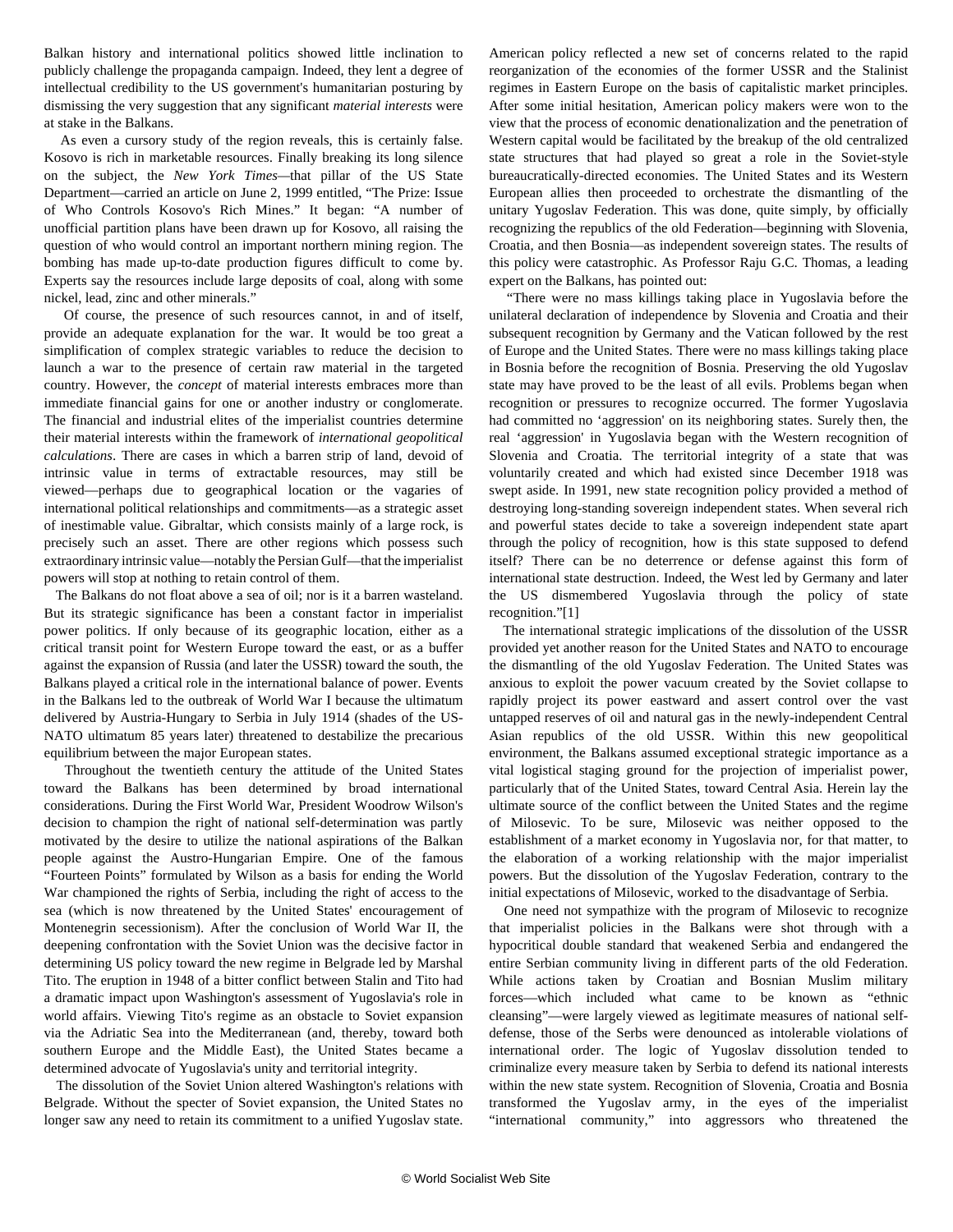independence and sovereignty of new independent states. The actions of Serb minorities outside the borders of what remained of the old Federation were likewise viewed as examples of Yugoslav aggression. To the extent that Serbian dissatisfaction with the result of the carve-up of the Balkan peninsula proved disruptive to the far-reaching strategic aims of American imperialism, it aroused the ire of Washington and led it to conclude that Serbia had to be taught an unforgettable lesson.

 The assault on Yugoslavia was undertaken by the combined forces of NATO. But in its planning and execution, the war was an American enterprise. Not even Prime Minister Tony Blair's somewhat comical impersonation of Margaret Thatcher could conceal the fact that the United States, in the most literal sense, called the shots in this war. When the first cruise missiles were launched against Yugoslavia on March 24, it marked the fourth time in less than a year that the United States had bombed a foreign country. Earlier in the year, in pursuit of Saddam Hussein's phantom "weapons of mass destruction," the Clinton administration initiated a ferocious bombing campaign against Iraq. Indeed, the bombing of Iraq has become by now a permanent and routine feature of American foreign policy. The record of American military activity during the last 10 years is by any objective standard cause for astonishment and horror. A country that proclaims ad nauseam its love of peace has been engaged almost continuously in one or another military exercise beyond the borders of the United States. There have been no less than six major missions involving ground combat and/or bombing—Panama (1989), the Persian Gulf I (1990-91), Somalia (1992-93), Bosnia (1995), Persian Gulf II (1999) and Kosovo-Yugoslavia (1999). There has been, in addition, a series of occupations—Haiti (1994-), Bosnia (1995-) and Macedonia (1995-). The number of human beings who have lost their lives as the direct or indirect result of American military actions during the past decade is in the hundreds of thousands. Naturally, each of these episodes has been presented by the US government and media as benevolent peacemaking. They are, in reality, objective manifestations of the increasingly militaristic character of American imperialism.

 There is an obvious and undeniable connection between the collapse of the Soviet Union and the arrogance and brutality with which the United States has pursued its international agenda throughout the 1990s. Substantial sections of the American ruling elite have convinced themselves that the absence of any substantial international opponent capable of resisting the United States offers an historically unprecedented opportunity to establish, through the use of military power, an unchallengeable position of global dominance. Unlike the earlier post-World War II dreams of an "American Century," which were frustrated by the constraints placed by the existence of the Soviet Union on the global ambitions of the United States, policy makers in Washington and academic think tanks all over the country are arguing that overwhelming military superiority will make the twenty-first century America's. Unchecked by either external restraints or substantial domestic opposition, the mission of the United States is to remove all barriers to the reorganization of the world economy on the basis of market principles, as interpreted and dominated by American transnational corporations.

 It is only necessary, they argue, for the United States to overcome any inclination to squeamishness over the use of military power. As Thomas Friedman of the *New York Times* put it shortly after the outbreak of the war against Yugoslavia: "The hidden hand of the market will never work without the hidden fist—McDonald's cannot flourish without McDonnell Douglas, the builder of the F-15. And the hidden fist that keeps the world safe for Silicon Valley's technologies is called the United States Army, Air Force, Navy and Marine Corps.... Without America on duty, there will be no America Online."[2]

 An unabashed and detailed elaboration of this perspective is to be found in a recently-published book, entitled *The Future of War*, by George and Meredith Friedman. The basic argument of the Friedmans—who are both

specialists in strategic business intelligence—is that America's arsenal of precision-guided munitions has given it a degree of military superiority that will ensure world dominance for decades, if not centuries, to come. They write:

 "While warfare will continue to dominate and define the international system, the manner in which wars are being waged is undergoing a dramatic transformation, which will greatly enhance American power. *Indeed, the twenty-first century will be defined by the overwhelming and persistent power of the United States.* We are arguing that the rise of American power is not merely another moment in a global system spanning five hundred years *but is actually the opening of an entirely new global system.* We are in a profoundly new epoch in which the world that revolved around Europe *is being replaced by a world revolving around North America*"[3] (emphasis added).

 According to the Friedmans, this world-historical shift in the locus of global power was heralded by the Gulf War of 1991. "Something extraordinary happened during Operation Desert Storm," they proclaim. "The sheer one-sidedness of the victory, the devastation of the Iraqi Army compared to a handful of casualties on the American side, points to a qualitative shift in military power." The reason for the overwhelming character of the American victory was the deployment of precision-guided munitions, the first weapons whose trajectory is not controlled by the laws of gravity and ballistics. Capable of correcting their own course and homing in on their targets, "precision-guided munitions transformed the statistical foundations of war and with it the calculus of both political and military power." The Friedmans declare that the introduction of precisionguided munitions is an innovation that "ranks with the introduction of firearms, the phalanx, and the chariot as a defining moment in human history." As Europe "conquered the world with the gun," the emergence of precision-guided munitions marks the beginning of a new Americandominated epoch of history.[4] The Friedmans conclude:

 "The twenty-first century will be the American century. This may seem an odd thing to say, since it is commonly believed that the twentieth century was the American century and that, with its end, American preeminence is drawing to a close. But the period since American intervention determined the outcome of World War I to the present was merely a prologue. Only the rough outlines of American power have become visible in the last hundred years, not fully formed and always cloaked by transitory problems and trivial challenges—Sputnik, Vietnam, Iran, Japan. In retrospect, it will be clear that America's clumsiness and failures were little more than an adolescent's stumbling—of passing significance and little note."[5]

 Quite apart from the validity of the Friedmans' estimate of the historical implications of precision-guided munitions, the fact that their views reflect the thinking of a substantial layer of the policy-making elite in the United States is, by itself, of considerable objective significance. There is nothing more dangerous than a bad idea whose time has come. As has already been shown by the decision to confront Yugoslavia with a "surrender or be destroyed" ultimatum, the strategists of American imperialism have convinced themselves that precision-guided munitions have made war an effective, viable and low-risk policy option.

 The idea that military force is the decisive factor in history is hardly a new one. But examined theoretically, it expresses a vulgar and simplistic conception of the real causal relationships in the historical process. The politics of war and the technology of weaponry are not the essential factors in history. In reality both of these arise on the basis of and are ultimately determined by more essential socioeconomic factors. The introduction of a new weapon system can certainly influence the outcome of one or another battle, or even, depending on the circumstances, a war. But in the broad expanse of history, it is a subordinate and contingent factor. The United States presently enjoys a "competitive advantage" in the arms industry. But neither this advantage nor the products of this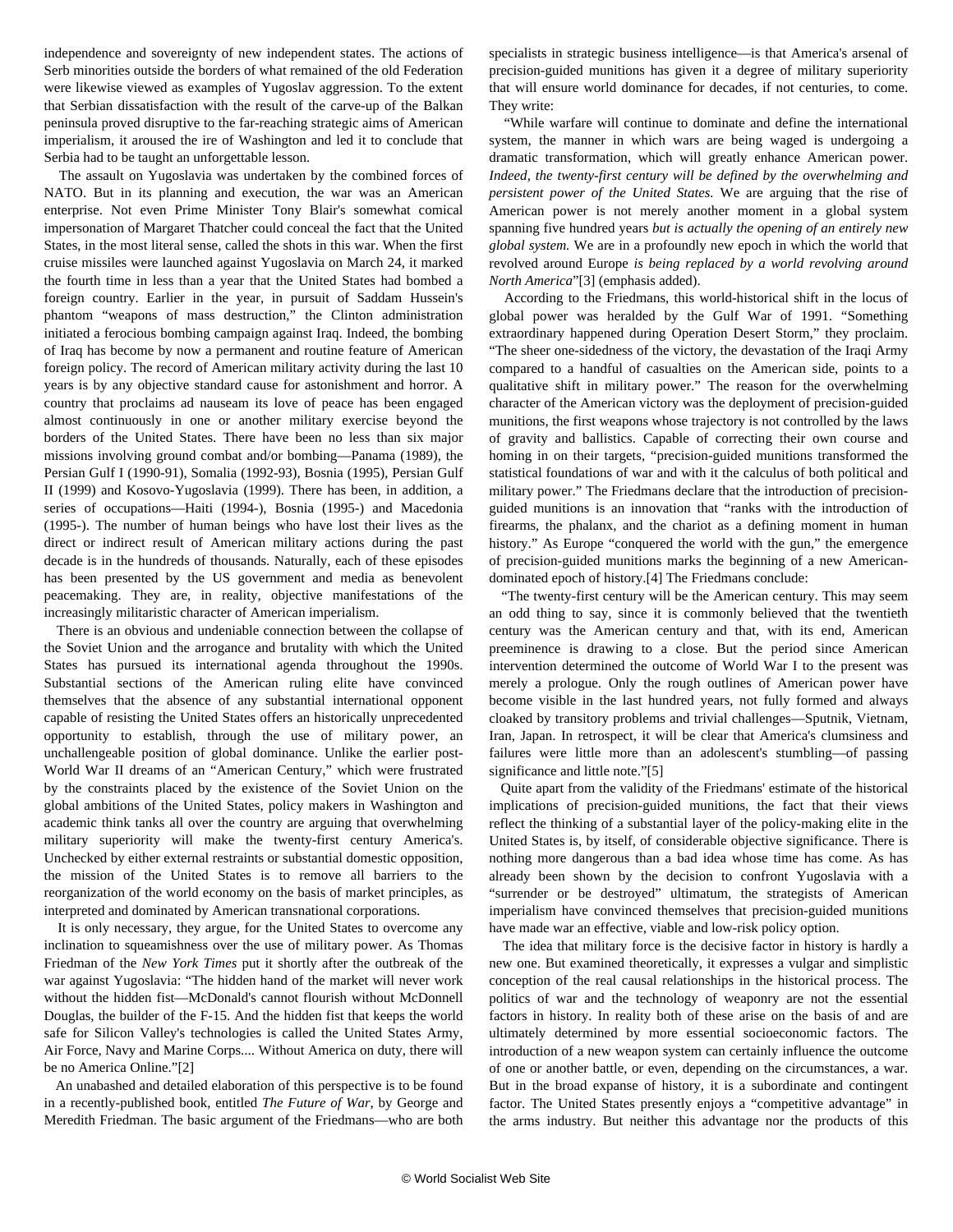industry can guarantee world dominance. Despite the sophistication of its weaponry, the financial-industrial foundation of the United States' preeminent role in the affairs of world capitalism is far less substantial than it was 50 years ago. Its share of world production has declined dramatically. Its international trade deficit increases by billions of dollars every month. The conception that underlies the cult of precision-guided munitions—that mastery in the sphere of weapons technology can offset these more fundamental economic indices of national strength—is a dangerous delusion. Moreover, for all their explosive power, the financing, production and deployment of cruise missiles and other "smart" bombs are subject to the laws of the capitalist market and are at the mercy of its contradictions. The production of these weapons involves extraordinary expense; and, it should be remembered, their use does not involve the creation of wealth, but rather its destruction. For years to come, the wealth generated by productive labor will be used to pay off the debts that were accumulated to pay for the building of bombs that were exploded in the Balkans.

 We doubt that Madam Albright troubles herself with such subtleties. Indeed, the infatuation with the "wonders" of weapons technology and the "miracles" they promise is most common among ruling elites who have arrived, whether they know it or not, at a historical dead end. Bewildered by a complex array of international and domestic socioeconomic contradictions which they hardly understand and for which there are no conventional solutions, they see in weapons and war a means of blasting their way through problems.

 When viewed through the prism of practical political relations, the abiding faith in precision-guided munitions appears dangerous and reckless. No period in history has witnessed so rapid a development of technology. Each advance, no matter how spectacular, sets the stage for its rapid transcendence by even more extraordinary innovations in design and performance. The revolutionary advances in communications and information technology guarantee the more or less rapid diffusion of the underlying knowledge and skills upon which precision-guided munitions are based. The US monopoly of nuclear power—which President Truman and his associates believed, back in 1945, would form the military foundation of the "American Century" that was promised at the end of World War II—lasted less than five years. There is no reason to believe that the technology of the new weaponry will remain the exclusive property of the United States. But even if the United States is able to maintain its leadership in the development of precision-guided munitions, this will not guarantee that the wars of the next decade will prove as bloodless for Americans as those of the 1990s. The outrages committed by the United States inevitably intensify the pressure felt by those nations that consider themselves threatened to prepare a significant counterblow. Even in those cases where the costs of developing or purchasing precisionguided munitions technology prove prohibitive, cheaper but very lethal chemical, biological and, let us add, nuclear alternatives will be found. Russia already possesses ample stockpiles of all these alternatives. China, India, Pakistan and, of course, Israel also have substantial arsenals of lethal weaponry.

 Though the resources of economically backward countries are not sufficient to compete with the US in the sphere of high-tech weaponry, those of Europe and Japan certainly are. Although they are careful to couch their statements in terms that do not indicate hostility to the United States, European analysts are stressing the need to substantially increase the EU's military spending. "Europe's dependence on the US," wrote the *Financial Times* of Britain on June 5, "has been uncomfortably exposed." Stressing the "urgency" of the European Union's plan to develop its own military program, the *FT* stated: "It is not that Europe should aim to match the US missile for missile and fighter for fighter. *But it should have the technology, the industrial base and the professional military skills to ensure at least that it can operate side by side with the US rather than as*

*a poor relation*" (emphasis added).

 The first half of the twentieth century witnessed the most terrible waste of human life in world history. It has been estimated that more than 100 million people were killed in the course of World War I (1914-18) and World War II (1939-45). The origins of these wars, as the great revolutionary Marxists of the time explained, lay in the fundamental contradictions of world capitalism—between the essentially anarchic character of a market economy based on private ownership of the means of production and the objectively social character of the production process; between the development of a highly integrated world economy and the national state system within which bourgeois class rule is historically rooted. The world wars were directly precipitated by conflicts between the ruling classes in different imperialist countries over markets, raw materials and related strategic interests. The United States emerged out of World War II as the preeminent capitalist power. Germany, Italy and Japan had been vanquished. England and France were devastated by the cost of the war. The old inter-imperialist antagonisms did not disappear, but they were held in check in the face of the Cold War conflict between the US and the Soviet Union.

 The collapse of the USSR in 1991 removed the political constraints upon inter-imperialist conflicts. The competing ambitions of the United States, Europe and Japan cannot be reconciled peacefully forever. The world of business is one of relentless and ruthless competition. Conglomerates which, for one or another reason, find it necessary to collaborate on one project today may, depending on the circumstances, be at each other's throats tomorrow. The relentless competition among conglomerates on a world scale—the eternal *bellum omnium contra omnes* (war of each against all)—ultimately finds its most developed and lethal expression in open military conflict. The global integration of production processes does not lessen the conflict among imperialist powers, but, paradoxically, increases it. As the Friedmans write, for once correctly: "Economic cooperation breeds economic interdependence. Interdependence breeds friction. The search for economic advantage is a desperate game that causes nations to undertake desperate actions, a fact that can be demonstrated historically." [6]

 The increasing frequency of military outbreaks during the 1990s is an objective symptom of an approaching international conflagration. Both World War I and World War II were preceded by a series of local or regional conflicts. As the major imperialist powers seek to expand their influence into the regions opened up for capitalist penetration by the collapse of the USSR, the likelihood of conflicts between them increases. At stake in major disputes—such as those that will inevitably arise over the allocation of booty from the oil of the Caspian and Caucasian regions—will be life-and-death issues of world power and position. Such issues do not, by their very nature, lend themselves to peaceful resolution. The basic tendency of imperialism moves inexorably in the direction of a new world war.

 Despite all the efforts of the media to manufacture support for the war, the response of the American working class—that is, the overwhelming majority of the population—has been notably reserved. To be sure, there have been no significant manifestations of opposition to the war. But neither have there been any substantial displays of popular approval of the assault against Yugoslavia. In contrast to the unrestrained pro-war enthusiasm displayed by media personalities, the sentiments most commonly expressed by working people have been confusion and apprehension. The war has not been a popular topic of conversation. When asked how they feel about the war, working people generally reply that they do not understand what it is really all about. Naturally, they do not like what they have heard about "ethnic cleansing." But at the same time workers suspect that the causes of the fighting within Kosovo and throughout the former Yugoslavia are more complicated than they have been led to believe by the media. Far from exciting patriotic fervor, the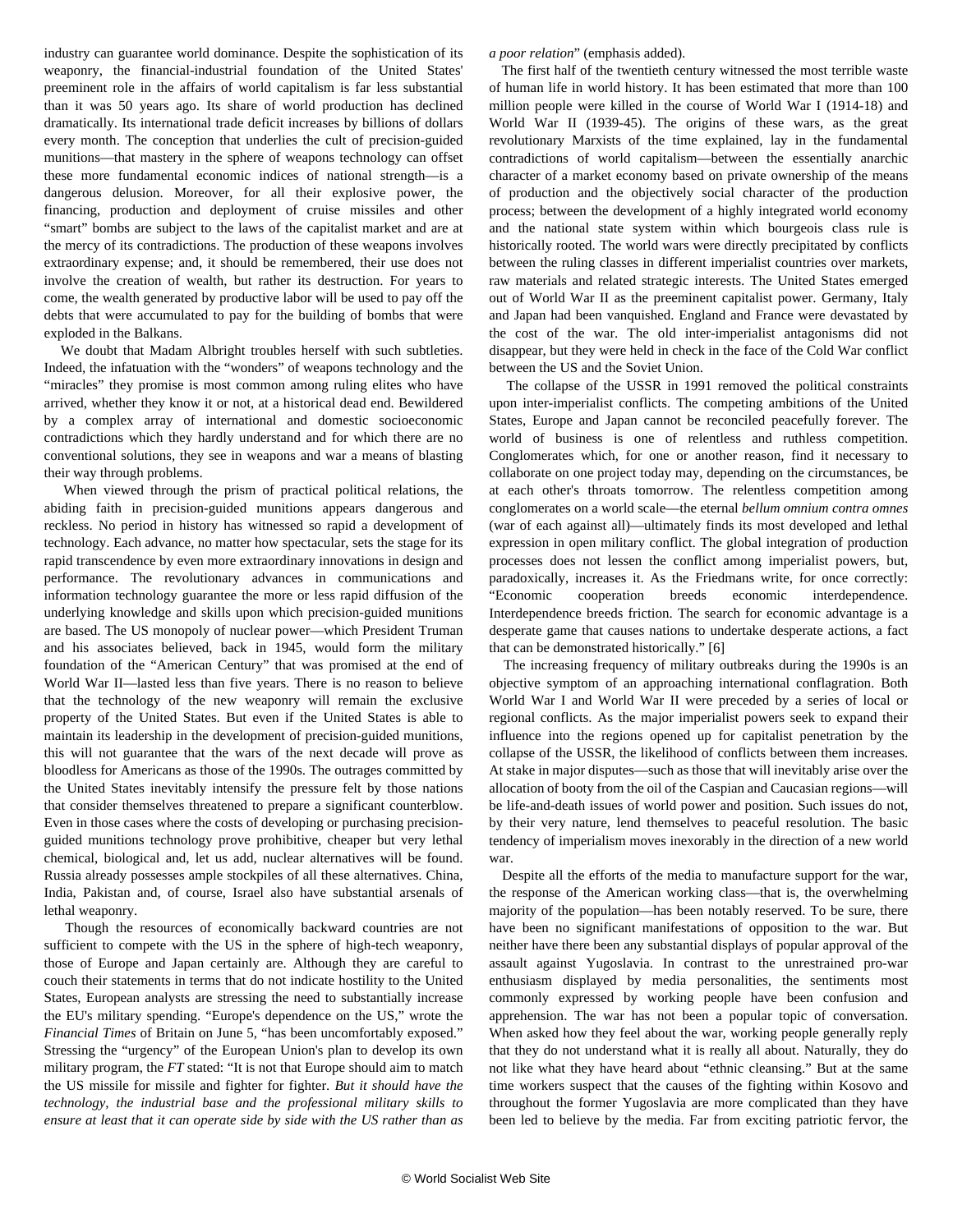obviously unequal character of the conflict and the impact of American bombs have contributed to the general sense of unease within the broad public. This assessment is supported by the measures taken by the Clinton administration, with the complicity of the media, to restrict as much as possible news about the death and destruction caused by American bombings. The decision to bomb the principal Yugoslav television station in Belgrade was taken after its coverage of the first major incidents of NATO bombings with serious loss of civilian life. In the weeks that followed that bloody event, live coverage by American correspondents of the impact of the intensifying bombardment of Yugoslavia all but ceased. The televised reports of Brent Sadler, perhaps the last CNN correspondent with a modicum of personal integrity, were brought to a halt. The administration clearly did not want the public to be too well informed about its use of cluster bombs and other real "weapons of mass destruction" against the Serbian people.

 An even more important indication of the Clinton administration's estimate of the popular mood was its obvious belief that the public was deeply opposed to placing American lives at risk in Yugoslavia. Certainly, there is nothing particularly edifying about a state of popular consciousness which is prepared to accept the killing of the people of another country as long as it does not cost any American lives. However, a war for which people are not prepared to accept any degree of sacrifice is not one for which the government can claim deep public support. It is worth recalling that more than 25,000 American soldiers had already been killed in Vietnam, and several hundred thousand wounded, before public opinion shifted decisively against that war.

 There is nothing more intellectually barren and politically superficial than the type of pseudo-radicalism that confuses jargon with analysis and insists on interpreting such a complex and contradictory phenomenon as mass public opinion in naively "revolutionary" terms. It would be misleading and self-deluding to equate the relative absence of pro-war sentiment—that is, the mood of passive acquiescence that has prevailed throughout the bombing campaign—with a politically-conscious opposition to the imperialist assault on Yugoslavia. However, it would be no less incorrect to draw from the present confused state of popular consciousness pessimistic conclusions and to discount the very real potential for a change in the political orientation of the working class. Rather than superficial pessimism or optimism, it is necessary to investigate the objective state of class relations that has conditioned the response of different social strata to the Balkan War.

 Among the most remarkable features of the attack on Yugoslavia has been the leading role played by individuals who once opposed the Vietnam War and participated in anti-imperialist protest movements. With the exception of Prime Minister Tony Blair of Britain—who had virtually no political history until he was selected by Rupert Murdoch to head the Labour Party—all the other major leaders of NATO's war would have claimed, earlier in their lives, to be opponents of imperialism. President Clinton, as everyone knows, avoided the draft, puffed marijuana, and publicly proclaimed his hatred of the US military. Javier Solana, the social democrat who had opposed the entry of Spain into NATO, is now the general secretary of the military alliance. The German chancellor, Gerhard Schroeder, spouted Marxist phrases as leader of the Social-Democratic youth movement and opposed the deployment of Pershing missiles only 15 years ago. Joschka Fisher, his foreign minister, headed a group of selfstyled revolutionary street fighters in the 1970s, and later, as a leader of the Green Party, proclaimed his intransigent commitment to pacifism. A recent portrait of the German foreign minister, published by the *New York Times,* reported that "Joschka Fisher vociferously defends the very policies he once denounced, infuriating the fundamentalists in his own Green Party." Massimo D'Alema, Italy's prime minister, led the Communist Party before it was transformed into the Democratic Party of the Left. The political history of these individuals is not merely a

confirmation of the well-known French adage, "Before 30 a revolutionary; afterwards a swine." It typifies, rather, the evolution of a broad social layer in contemporary bourgeois society.

 The social structure and class relations of all the major capitalist countries have been deeply affected by the stock market boom which began in the early 1980s. Perpetually rising share values, especially the explosion in market valuations since 1995, have given a significant section of the middle class—especially among the professional elite—access to a degree of wealth that they could not have imagined at the outset of their careers. Those who have actually grown rich comprise a relatively small percentage of the population. But in numerical terms, the "newly rich" represent a substantial and politically powerful social stratum. Capitalist governments devote much of their time and energy to satisfying its expanding appetites and ever more exotic tastes. Virtually freed from all conventional worries about personal budgets and available cash, the newly rich enjoy a level of opulence in their personal lives that the overwhelming mass of the population knows of only through movies, television and popular magazines.

 The *New York Times* recently carried an interesting study of an important new trend in the United States real estate market: "The milliondollar mansion—or multimillion-dollar mansion, in some cities—is emerging as a high-profile badge of the gilded late 1990's, not just in the traditional pockets of wealth, but also in Middle American cities like Memphis where such homes have been rare."

 These mansions, the *Times* noted, "are emblematic of an economic divide: the wealth generated in the boom that began in late 1995, while touching many people, has gone disproportionately and in huge quantities to the richest 5 percent of the nation's households. They have pocketed most of the gain from the stock market run-up, which has created thousands of multimillionaires overnight. And they have conspicuously channeled a big chunk of their gains into mansions."

 Citing a study by New York University economist Edward N. Wolff, the *New York Times* reports that "Rarely in history has there been such a rapid minting of rich people.... While the number of American households rose by 3 percent over the three-year period, the number of million-dollar households jumped 36.6 percent. Make the wealth cutoff \$10 million or more, and 275,000 households qualified in 1998, up from 190,000 in 1995, a 44.7 percent increase."

 The other side of this process is the deterioration of the economic position of the overwhelming majority of the American people during the same period. "From his analysis of Federal Reserve data," writes the *New York Times*, "Mr. Wolff gleans another insight: While net worth grew for the richest 10 percent of the nation's households in recent years, the remaining 90 percent lost ground."[7]

 The account cited is only one snapshot of the social inequality that is ubiquitous in contemporary America. The widening social chasm within American society is fast approaching—if it has not already been reached—the point at which even the pretense of a broad-based social consensus, rooted in core democratic values, cannot be maintained. This situation is not only a product of the sheer scale of the difference between the average annual income of the top 10 percent of the population and that of everyone else. The specific character of the wealth-generating process—that is, enrichment through rising share values—quite naturally produces social and political attitudes that are of a deeply anti-working class and pro-imperialist character. The policies which have made possible the explosive rise in share values—the relentless pressure on wage levels, the constant demands for greater productivity, the massive cuts in social expenditures, the relentless use of "downsizing" to maintain high levels of corporate profitability—have undermined the social position of the working class in the United States.

 The international consequences of the policies that have sent the Dow Jones and NASDAQ averages skyrocketing have been, for the vast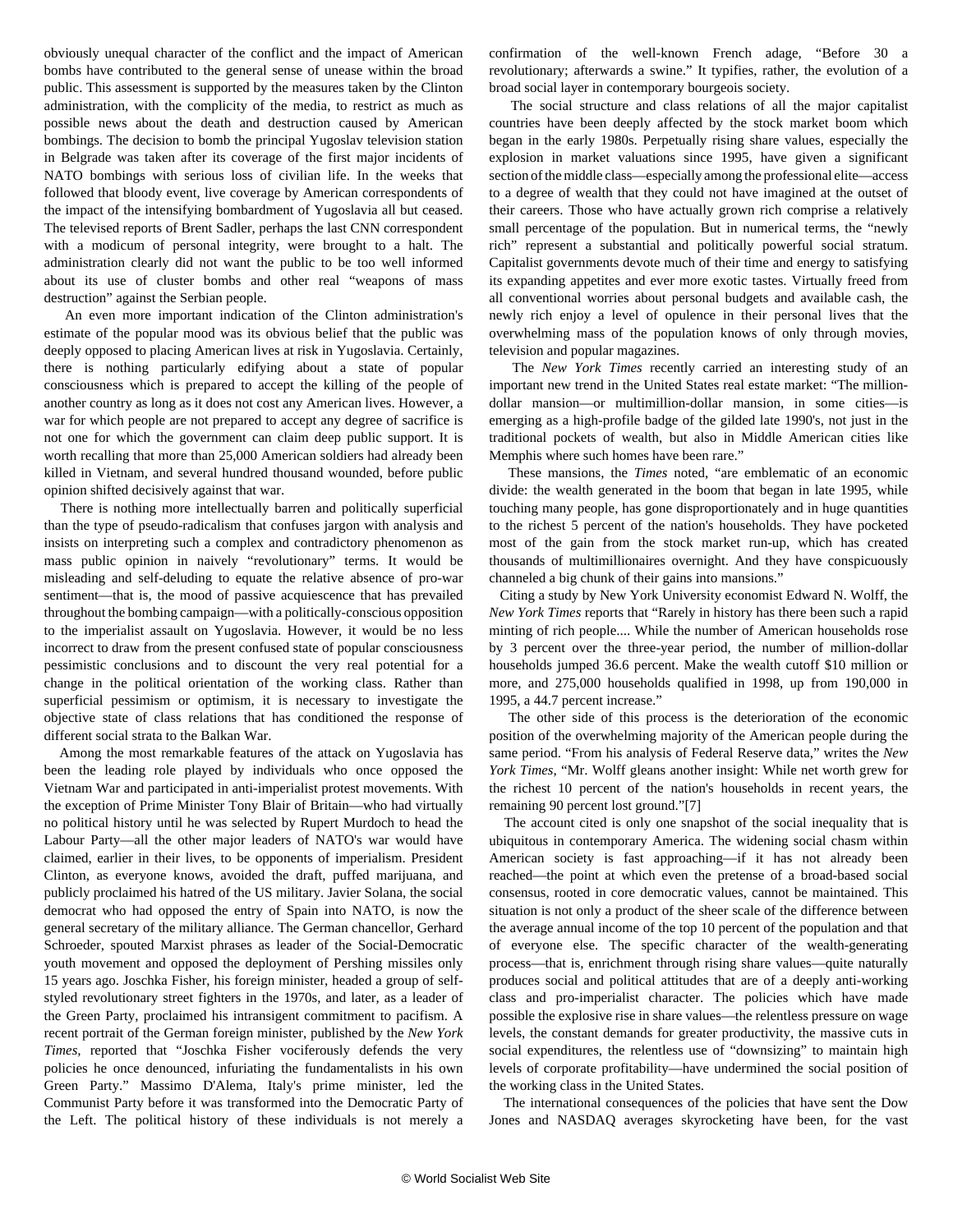majority of the world's people who live in the less-developed countries, deeply tragic. The stock market boom has been fueled and sustained, above all, by the deflationary (or disinflationary) environment that has depended on the protracted decline of commodity prices for raw materials. The decline has not been simply the product of objective economic processes, but of ruthless policies pursued by the major imperialist powers to undermine the ability of "third world" producers to raise commodity prices. The successful destruction of the pricing power of the OPEC oil cartel—in which the Gulf War of 1990-91 played a major role—is the most significant example of the relationship between the accumulation of wealth in the imperialist countries and the intensifying exploitation of the less-developed countries. Those in the advanced countries whose wealth is based on rising share values have benefited directly from this process. This does not, of course, mean that every individual who has invested in the stock market is a supporter of imperialist policies. But it is impossible to deny the broad social and political implications of these objective economic processes and relationships.

 In the midst of World War I, Lenin noted the link between the superprofits extracted by imperialism from the colonies and the political corruption of a section of the middle class and the labor bureaucracy. While the economic conditions and international relations of 1999 are certainly not identical to those of 1916, an analogous social process has been at work. The objective modus operandi and social implications of the protracted stock market boom have enabled imperialism to recruit from among sections of the upper-middle-class a new and devoted constituency. The reactionary, conformist and cynical intellectual climate that prevails in the United States and Europe—promoted by the media and adapted to by a largely servile and corrupted academic community—reflects the social outlook of a highly privileged stratum of the population that is not in the least interested in encouraging a critical examination of the economic and political bases of its newly-acquired riches.

 The growing chasm between the privileged strata that comprise capitalism's ruling elite and the broad mass of working people denotes an objectively high level of social and class tensions. It may appear that this assessment is contradicted by the absence of militant labor activism in the United States. But the low level of strike activity and other forms of mass social protest do not indicate social stability. Rather, the fact that the last decade has seen so few open manifestations of class conflict, despite rapidly growing social inequality, suggests that the existing political and social institutions of the US have become unresponsive to the accumulating discontent of the working class. Established social organizations such as the trade unions no longer function even in a limited way as conduits of popular grievances. The Democratic and Republican parties, which have virtually no direct contact with the popular masses, do not even acknowledge, let alone propose, solutions to the basic problems of working class life. The longer the grievances of the working class are ignored and repressed, the more explosive they ultimately become. At some point social tension, as it approaches "critical mass," must erupt on the surface of society.

 The protracted decline and demise of the American trade union movement is one of the most fundamental changes in the social life of the United States during the last two decades. As recently as the 1960s the Johnson administration could not conduct the Vietnam War without constantly taking into account the impact of its policies on the working class. President Lyndon Johnson resisted demands from the Federal Reserve and representatives of big business that he meet the rising costs of the war by cutting the level of social expenditures. He feared that austerity policies would further intensify the already high levels of class conflict and social disorder. In 1971 the Nixon administration attempted to resist workers' demands for better living conditions by establishing a Pay Board and an annual 5.5 percent limit on wage increases. To give a sense of the

social climate of that era, let us recall that even a man like George Meany—the septuagenarian president of the AFL-CIO who was viewed as the most right-wing figure in the American labor movement—denounced Nixon's efforts to control wages as "the first step towards fascism." Subsequently Meany, despite his rhetoric, agreed to collaborate with the Pay Board. However, in the face of overwhelming popular opposition and a mounting wave of strikes, Meany was compelled to quit the Pay Board and Nixon's wage control scheme collapsed.

 Beginning in the 1970s, however, a combination of economic and political developments fundamentally altered to the advantage of the American ruling class the domestic and international environment within which it operated. First, the major international economic recessions of 1973-75 and 1979-81 brought to an end the long post-World War II boom. Against the backdrop of rising unemployment—which the government promoted by raising interest rates to unprecedented levels—the corporations seized the opportunity to launch a sustained offensive against the trade unions. The signal for this attack came in August 1981, when President Ronald Reagan fired 11,000 striking air traffic controllers. Despite mass popular support for the controllers—which found expression in an anti-Reagan demonstration of 500,000 workers in Washington, DC in September 1981—the AFL-CIO took no action to force the rehiring of the strikers. A pattern that would continue throughout the 1980s and into the 1990s was established. The union bureaucracy, which had long viewed rank-and-file militancy as a threat to its own privileged position, welcomed the defeats as an opportunity to deepen its direct collaboration with the employers. By the end of the 1980s, after an unbroken series of defeats in one industry after another, the trade unions had ceased to function as genuine defensive organizations of the working class in any meaningful sense of the term. Strikes, until the mid-1980s a persistent and explosive feature of American social life, fell year after year to record low levels. Wage cuts and mass layoffs, which had been traditionally met with bitter resistance, became commonplace throughout US industry.

 Notwithstanding certain historical weaknesses of the American labor movement that made it exceptionally vulnerable to attack—such as its lack of independent political organization, the absence of any substantial socialist tendency, the generally low level of class consciousness and, last but not least, the disgusting extent of the corruption and gangsterism of the labor bureaucracy—the collapse of the trade unions in the United States was part of a broader international phenomenon. All over the world the old political parties and trade unions of the working class entered into a terminal crisis from the mid-1980s on. What was the essential objective cause of this worldwide process of decay?

 The global recessions of the 1970s and early 1980s led to a fundamental change in the basic forms of capitalist production. While there had been an immense growth in international trade following the end of World War II, the process of production proceeded, for the most part, within a national framework. While the multinational corporation did business in many countries, its manufacturing facilities operated on a national basis. For example, a US corporation, like Ford or General Motors, would have manufacturing facilities in different countries. But these facilities were intended to build products for the market of the country in which they were located.

 The revolutionary developments in transportation and computerized communications technologies made possible an historic change in the organization and techniques of capitalist production. The multinational form of corporate organization was transcended by the *transnational* corporation. The essential significance of this change was that it had become possible to organize and coordinate manufacturing and services on a directly *international* basis. Nourished by massive daily movements of both capital and information, transnational corporations were able for the first time to establish globally integrated production systems. This allowed them to bypass the labor force in their "national homeland" and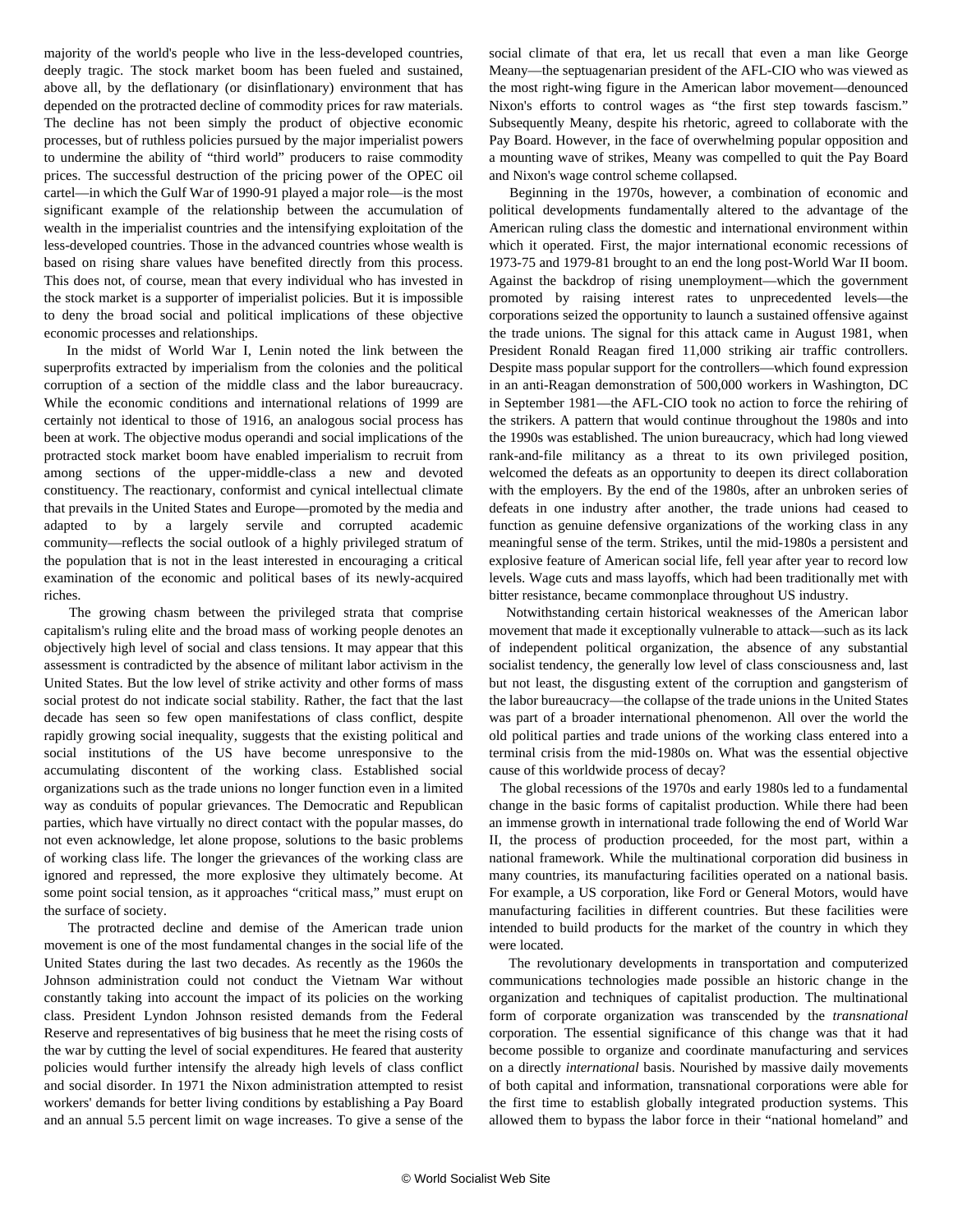effectively exploit regional and continental differences in wage levels and social benefits.

 None of the existing mass organizations of the working class were either prepared for or capable of developing an effective response to the revolutionary advances in technology and their far-reaching impact on the capitalist mode of production. Regardless of their official titles and formal political affiliations—whether they called themselves Socialist, Communist, Labor, or, as in the United States, openly proclaimed their loyalty to capitalism and the parties of big business—the old labor organizations based themselves on the national state as the unalterable framework of production. Assuming the eternal dependence of capitalist corporations on the directly available national labor force, the trade unions believed their own position to be impregnable. To the extent that they controlled the national supply of labor, they would retain in perpetuity the ability to extract concessions from the employers. The entire reformist ideology of the labor movement was based on this complacent nationalist perspective.

 This national reformist perspective was ultimately rooted in the material interests of the bureaucracy. Therefore, the collapse of this perspective did not undermine in the least the bureaucracy's loyalty and subservience to capitalism. Rather, the bureaucracy devoted its energies to preserving its own privileges within the national state by attempting to force the working class to accept a lower standard of living.

 The disintegration of the Soviet Communist Party (CPSU) and the collapse of the USSR were only the most extreme and explosive manifestations of the breakdown of the old bureaucratic and reformist parties of the working class. Of course, the Soviet Union represented a far greater historical achievement of the international working class than the trade unions of Western Europe and the United States. The CPSU held state power and ruled on the basis of the nationalized property forms that had been created in the aftermath of the October Revolution of 1917. But despite this significant difference, the program and ideology of the ruling Stalinist bureaucracy—which had long before usurped political power from the working class and exterminated the entire generation of Marxists who had led the socialist revolution—was essentially the same, in two fundamental respects, as that of the labor bureaucracies in the advanced capitalist countries.

 First, the official Soviet doctrine of "peaceful coexistence" was the Kremlin's version of the class collaboration practiced by the labor bureaucracies in the West. Contrary to the hysterical propaganda of the American media, Marxism played no role whatsoever in the policies of the Stalinist leaders of the USSR. The attitude of the typical Soviet bureaucrat toward the very possibility of revolutionary upheavals—both beyond and within the borders of the USSR—was a combination of personal fear and political revulsion. Desiring nothing so much as to enjoy in peace the luxuries to which their positions in the bureaucracy entitled them, the Stalinist leaders sought not the overthrow of world imperialism but an accommodation to it.

 Second, the economic and social program administered by the bureaucracy was a peculiar version of the nationalism practiced by their reformist counterparts in Western Europe. The so-called "socialism" espoused by the Kremlin regime based itself mainly on the resources available within the USSR. The Stalinist bureaucracy aspired to nothing more ambitious than a Soviet version of a national welfare state. The basic fallacy of this program was that the development of the Soviet economy depended, in the final analysis, upon the resources of the world economy and its international division of labor. It was not possible to maintain on the basis of national self-sufficiency a viable social welfare state, let alone an advanced socialist society. The introduction of globally-integrated production widened the gap between the advanced capitalist countries and the Soviet Union. The problem was not merely technological: there was simply no place in the Stalinist system for transnational forms of production. Even between the USSR and the Stalinist regimes of Eastern Europe, economic relations remained on an extremely primitive level. By the time Mikhail Gorbachev came to power in 1985, he had no better answers for the challenge posed by the globalization of capitalist production than his opposite numbers in the bureaucracies of the American and Western European labor movements. All his desperate efforts to improvise a solution to the deepening social and political problems came to naught. The catastrophic Stalinist experiment with "socialism in one country"—which had from the beginning represented a repudiation of the principles of socialist internationalism upon which the October Revolution had been based—came to a disastrous end with the dissolution of the Soviet Union in December 1991.

 The present political disorientation of the working class is much better understood when placed in the context of the global economic transformations, political catastrophes and organizational collapses of the last two decades. Imagine an army of soldiers surrounded on all sides by powerful enemies. In the midst of battle its leaders have deserted, taking with them arms and supplies. The working class finds itself in an analogous position. It has been betrayed by the parties and organizations to which it had given its support and upon which it had relied. Complicating matters is the fact that the worthlessness of its old organizations and leaders is not merely a matter of subjective errors and personal corruption. Rather, it is deeply rooted in objective economic processes that have dramatically affected the mode of production and class relations. Therefore, what the working class requires is not merely a change of faces in the old organizations—or, to be more precise, in what is left of them. There is no "kiss of life" that can resuscitate the moribund and reactionary bureaucratic trade union and political organizations of the past. The sooner they are kicked aside, the better. What the working class now requires is a new revolutionary *international* organization, whose strategy, perspective and program correspond to the objective tendencies of world economy and historical development.

 There are, we know very well, legions of pessimists who are convinced that there exists no possibility whatsoever of building such an international revolutionary movement. One might note that the most incorrigible of these pessimists are to be found precisely among those who not so long ago placed full confidence in the trade unions and believed deeply in the permanence of the USSR. Yesterday they were convinced that bureaucratically administered reformism would last forever. Today they believe with no less conviction in the eternal triumph of capitalist reaction. But underlying the giddy optimism of yesterday and the demoralized pessimism of today is a certain type of intellectual and political superficiality, whose characteristic features are an unwillingness and inability to examine events within the necessary historical framework, and a disinclination to investigate the contradictions that underlie the highly misleading surface appearance of social stability. There are other characteristics—especially among those who draw their paychecks from university bursars—that contribute to and aggravate these intellectual weaknesses, namely, a certain lack of personal courage, integrity, and simple honesty.

 Confidence in the revolutionary role of the working class and the objective possibility of socialism is not a matter of faith, but of theoretical insight into the objective laws of capitalist development and knowledge of history—particularly that of the twentieth century. The last 99 and a half years have seen no shortage of revolutionary struggles of the working class—Russian, German, Spanish, Portuguese, Greek, Chinese, Chilean, Argentinean, Vietnamese, Hungarian, Austrian, South African, Ceylonese and, yes, American. This short list is far from complete.

 What then, is the objective basis for a resurgence of revolutionary struggle by the working class as we enter the twenty-first century? Paradoxically, the very changes in the objective processes of world capitalism that contributed to the disorientation and weakening of the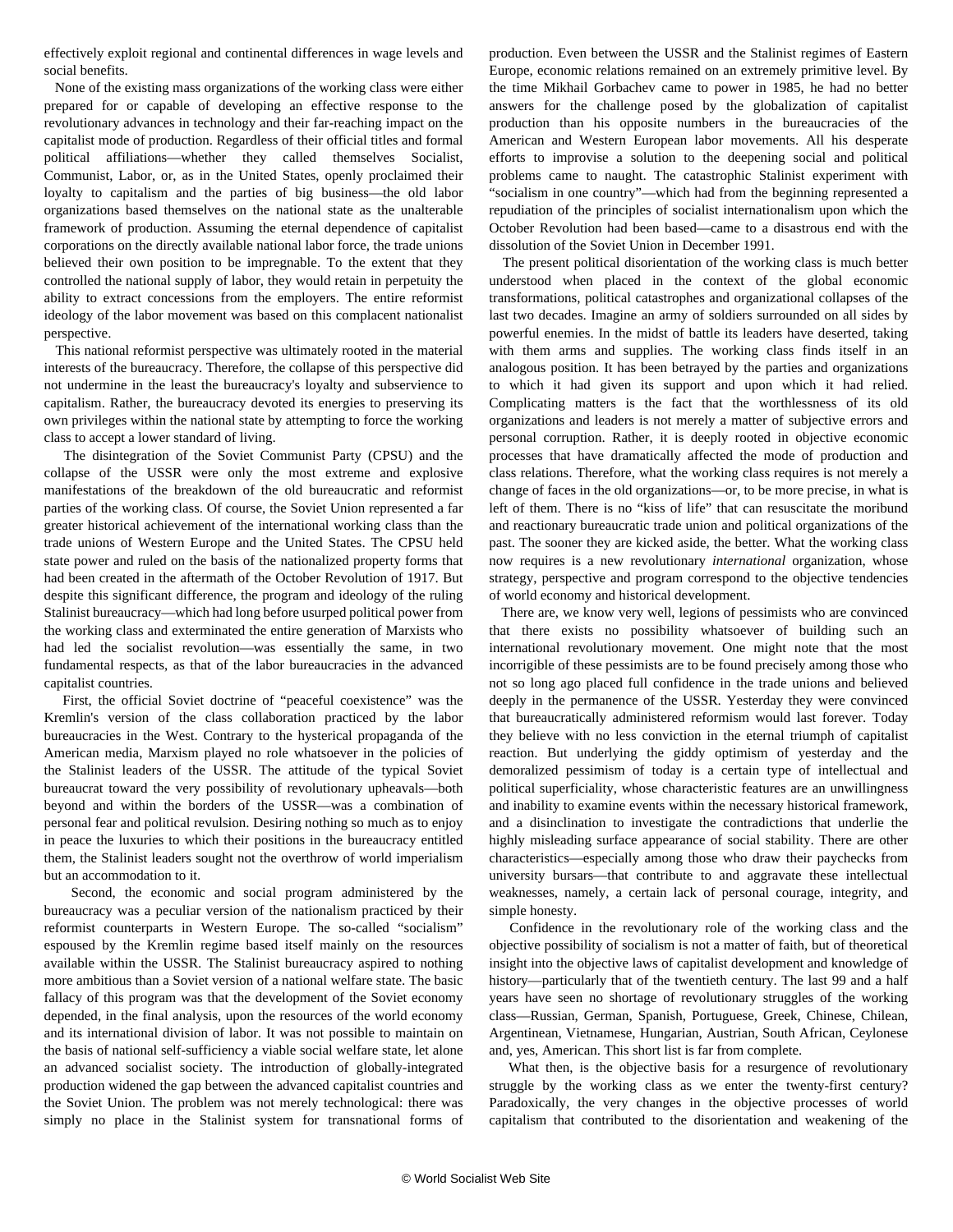working class during the last two decades have laid the foundation for a renewal of open class struggle, but on a far broader basis than was previously possible. The principal weakness of the previous forms of class struggle lay in their national insularity. Even where the international unity of the proletariat was proclaimed and celebrated, objective conditions worked against the development of the class struggle as a unified international process. But the possibility of transcending this limitation is present in the process of globally-integrated production. This development of capitalism not only confronts the working class with the objective necessity of conducting its struggles on an international basis; the economic transformations have also created the objective means of effecting this international unity. First, the activities of the transnational corporations and the fluidity of global capital movements have led to an immense growth of the working class on an international scale. In countries and regions where, only 30 years ago, there hardly existed a working class, the proletariat has since emerged as a mass force. The proletariat of East Asia, which comprised a mere fraction of the region's population only a generation ago, now numbers in the tens of millions. Second, the communications technology that underlies transnational production will inevitably facilitate the coordination of the class struggle—both in terms of strategy and logistics—on a global scale.

 The impediments to the globalization of the class struggle and the international unification of the working class are less of a technical than of a political and ideological character. The protracted crisis of the international workers movement found perhaps its most reactionary political reflection in the upsurge of nationalism. The loss of political confidence in the revolutionary capacities of the working class and the prospects of socialist revolution contributed to a resurgence of nationalist programs and ideologies. In many cases, the historically retrograde character of this tendency was disguised by the pseudo-left demagogy of "national self-determination" and "national liberation." Seeking to evade the difficult task of combating all forms of chauvinism—whether based on language, religion or ethnicity—and effecting the unity of all sections of the working class within countries with heterogeneous populations, innumerable petty-bourgeois tendencies have chosen instead to base themselves on one or another national community. The cynical and largely ignorant use of Marxist jargon does not change the fact that the essential content of their policy has been the elevation of national or ethnic identity above class consciousness and, flowing from this, the subordination of the objective interests of the working class to the political and financial interests of the national bourgeoisie and petty bourgeoisie.

 There is reason to believe that the high tide of the nationalist resurgence may have already been reached. Indeed, the impact of the events in Yugoslavia must contribute to undermining the prestige of nationalism and the political credibility of the demand for self-determination. The horrors of the inter-communal conflicts that have ravaged the Balkans have exposed the reactionary implications of nationalism. What has been achieved by the dissolution of Yugoslavia? The sordid machinations of Milosevic in Serbia, Tudjman in Croatia, Kucan in Slovenia and Izetbegovic in Bosnia have cost the lives of tens of thousands, and for what? The entire economic and cultural level of the Balkans has been lowered immeasurably. "Independent" Bosnia is a miserable imperialist protectorate. "Independent" Croatia lives off whatever crumbs the imperialists are willing to throw it. Serbia has been devastated. And as for Kosovo, it has been divided into several zones of occupation. Its "national liberation movement," the KLA, has no future except as the designated gendarmerie of the United States. All of the national and religious communities have been victimized by the civil wars. All the events surrounding the dissolution of Yugoslavia stand as a bitter indictment of nationalism.

 There is yet another aspect of the Yugoslav experience from which the international working class will be compelled to draw lessons. The onesided nature of the military conflict will serve to undermine the myths that have surrounded the perspective of wars of national liberation—i.e., that the defeat of imperialism is to be achieved principally on the basis of military conflict, rather than through the methods of world socialist revolution. Petty-bourgeois radical romanticists were enraptured by the Guevarist perspective on "One, two, many Vietnams." That delusion has turned into "One, two, many Iraqs." And what about Vietnam? For all the heroic sacrifices of the Vietnamese masses, their wars of national liberation, spanning 30 years, did not free them from imperialist domination. Nearly 25 years after the capture of Saigon, the IMF is able to exert more influence over the policies of Hanoi than Nixon and Kissinger ever could with American B-52s.

 As long as there is imperialism, there will be armed struggles conducted by oppressed nations. But the basic and decisive form of the struggle against imperialism is the revolutionary political struggle of the working class. Within this framework, to emphasize the immense historical importance of the class struggle in the advanced capitalist countries—above all, within the United States—does not suggest any degree of arrogance or disdain toward the workers and oppressed masses in the less developed countries. Rather, it flows from a realistic appraisal of the international balance of class forces and an understanding of the explosive character of the social contradictions within the imperialist centers. Those who deny the possibility of socialist revolution in the United States are not only denying, as a practical matter, the possibility of socialism anywhere. They are actually abandoning any hope for the future of mankind. However complex the interaction of world struggles and however unpredictable the actual sequence of events, there can be no doubt that their final outcome will be decisively influenced by the development of the class struggle in the United States.

 For the present, it is an undeniable social fact that the level of political consciousness within the American working class is very low. Let it be said, however, that this is not a failing that is only to be observed among the workers. Consciousness is influenced by events—not only for the worse but also for the better. The underlying contradictions of American society will, in the final analysis, result in profound and, for many, unexpected changes in mass consciousness. Nowhere is it written that the social tensions which are so deeply embedded in the structure of American class relations can only express themselves in such tragic and demented forms as the shooting at Columbine High School. These tensions can and will find more humane, democratic and revolutionary forms of expression.

 The advent of globally integrated production has, as we have already explained, created not only the objective conditions for the international political unification of the working class, but also the means. The extraordinary advances in computerized communications technology—above all, the creation of the World Wide Web—have the most far-reaching historical implications for the development of the class struggle. In a manner and at a speed which could hardly have been imagined even at the start of this decade, the innumerable obstacles that limited communications between socialist and progressive political tendencies among intellectuals, students and workers have been swept away. The monopoly of the capitalist media over the dissemination of information has been gravely weakened. The possibility of reaching a mass audience is now available. The Yugoslav war revealed the enormous potential and political significance of the Internet. Even after Yugoslav television broadcast facilities were bombed, information about the impact of NATO attacks continued to reach an international audience via the Internet. Many critical pieces of information, such as the secret annex to the Rambouillet agreement, found their way to an international audience because of this remarkable communications technology.

 In February 1998 the International Committee of the Fourth International founded the *World Socialist Web Site* (www.wsws.org). We recognized in this technology the potential to present to a broad